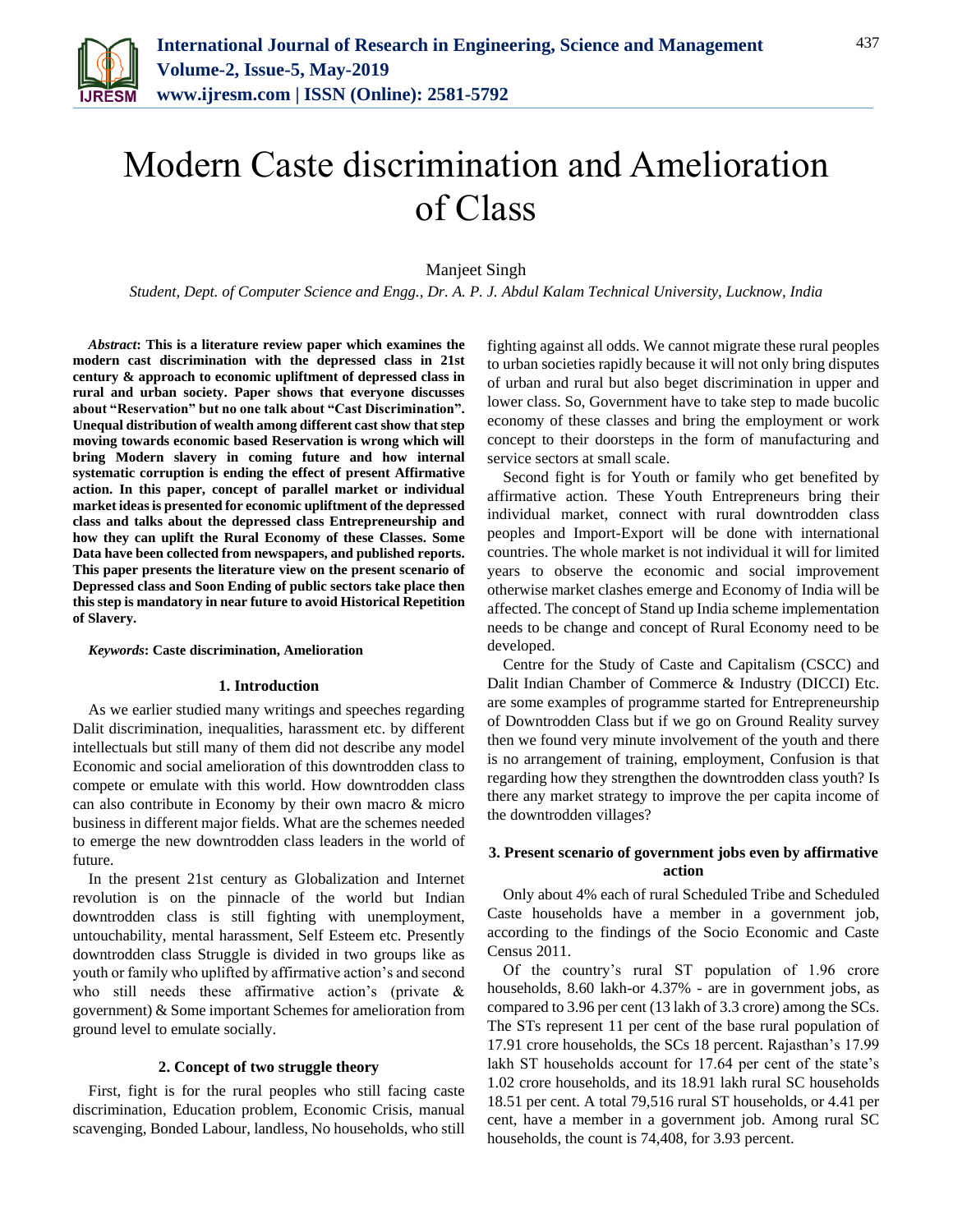

# **International Journal of Research in Engineering, Science and Management Volume-2, Issue-5, May-2019 www.ijresm.com | ISSN (Online): 2581-5792**

As a proportion of the entire rural population in the state, ST households with a member in a government job account for only 0.78 per cent, while such SC households account for 0.73 per cent. The fact that the STs have a slightly higher representation could be attributed to the large number of Meena (ST) households sending members to government jobs.

# *A. Study throws light on rising wealth & consumption inequality in India*

Wealth and consumption inequality in India is rising, within different cast.

The author, Nitin Kumar Bharti of the Paris School of Economics, has estimated that the wealth share of the rich—top 10% of the population—has risen from 45% in 1981 to 68% in 2012.

#### **4. Economic ranking mirrors caste hierarchy**

SC/STs way below overall average; OBC/Muslims closer to overall average but lower than FCs. 50% Brahmins, 31% Rajputs, 44% Bania & 57% Kayasth fall in richest class. Only 5% ST, 10% SC,16% OBC,17% Muslims in the richest category.

| Table 1<br>Income, Consumption, Wealth and Education, 2011<br><b>INCOME, CONSUMPTION, WEALTH &amp; EDUCATION, 2011</b> |        |        |          |          |          |          |            |          |                      |        |                                                                                                    |          |                                                                                                                                                                                                                             |          |          |          |                  |
|------------------------------------------------------------------------------------------------------------------------|--------|--------|----------|----------|----------|----------|------------|----------|----------------------|--------|----------------------------------------------------------------------------------------------------|----------|-----------------------------------------------------------------------------------------------------------------------------------------------------------------------------------------------------------------------------|----------|----------|----------|------------------|
|                                                                                                                        |        |        |          |          |          |          |            |          |                      |        | $\left  \begin{array}{c} 1 \end{array} \right $ sr $\left  \begin{array}{c} 1 \end{array} \right $ | OBC      | $E$ $E$ $E$ $E$ $N$ $n$ $N$ $l$ $n$ $l$ $n$ $l$ $n$ $l$ $n$ $l$ $n$ $l$ $n$ $l$ $n$ $l$ $n$ $l$ $n$ $l$ $n$ $l$ $n$ $l$ $n$ $l$ $n$ $l$ $n$ $l$ $n$ $l$ $n$ $l$ $n$ $l$ $n$ $l$ $n$ $l$ $n$ $l$ $n$ $l$ $n$ $l$ $n$ $l$ $n$ |          |          |          | others   Overall |
|                                                                                                                        |        |        |          |          |          |          |            |          | Annual Income of HH* | 89.356 | 75.215                                                                                             | 1.04.099 | 1.67.013                                                                                                                                                                                                                    | 1,64,633 | 1.05.538 | 2.42.708 | 1.13.222         |
| <b>Annual Consumption</b><br>of HH*                                                                                    | 87,985 | 72.732 | 1,08,722 | 1.46.037 | 1,43,497 | 1,02,797 | 1,81,546   | 1.09.216 |                      |        |                                                                                                    |          |                                                                                                                                                                                                                             |          |          |          |                  |
| Assets**                                                                                                               | 12.7   | 10.2   | 14.7     | 18.2     | 17.9     | 13.3     | 22.2       | 14.6     |                      |        |                                                                                                    |          |                                                                                                                                                                                                                             |          |          |          |                  |
| <b>Highest Adult</b><br>Education^                                                                                     | 6.7    | 5.9    | 7.8      | 11.5     | 10.3     | 6.6      | 11.6       | 8        |                      |        |                                                                                                    |          |                                                                                                                                                                                                                             |          |          |          |                  |
| tin x ** Scale of 0.33, average of indicator (1) of 33 housebold durables, leg TV, Afs, vehicles                       |        |        |          |          |          |          | A In vears |          |                      |        |                                                                                                    |          |                                                                                                                                                                                                                             |          |          |          |                  |

#### *A. Wealth heavily concentrated at the top*

Top 1% of population own 30% of total wealth which is 50% of total wealth of top decile. Bottom 50% of the population own 8% of total wealth which highlights 'weak base' of society. Middle 40% own 35% of total wealth.



#### *B. Spending gap is also widening*

Top 10% consume 28-32% while consumption share of bottom 50% is around 21% and of middle 40%, the share is around 40%. In comparison with wealth share of top 10%, consumption distribution is more equitable.



#### *C. Forward castes dominate top 10%*

Lower population share of SC/ST/Muslims in higher/middle wealth deciles and higher population share in lower wealth deciles. OBCs are distributed in the same share across all wealth deciles. FCs over-represented in higher deciles.



Fig. 3. Caste group/Deciles

# *D. Inequality within castes themselves has increased*

Within castes, share of top 10% is over 45%. FCs show highest inequality, pointing towards heterogeneity within this caste group & explains the demand for reclassification by some upper castes into OBCs to avail reservation benefits.



NOTE: Five caste groups defined in the working paper are: SC, ST and OBC (irrespective of religion); FC (forward castes) who are Hindus but not classified as SC/ST/OBC; and Muslims who are not under SC/ST/OBC category

SOURCE: Wealth Inequality, Class and Caste in India, 1961-2012 (Supervisor: Professor Thomas Piketty; Referee: Professor Abhijit Banerjee). Sources used in the paper: NSS-AIDIS, NSS-Consumption Surveys, IHDS. Source Economics Times, December10, 2018.

# *E. Credit Enhancement Guarantee Scheme of Schedule Cast(SCs)*

As per Census, 2011, the SC population is 20.13 crore, which constitutes 16.63% of the total population, in India. There is a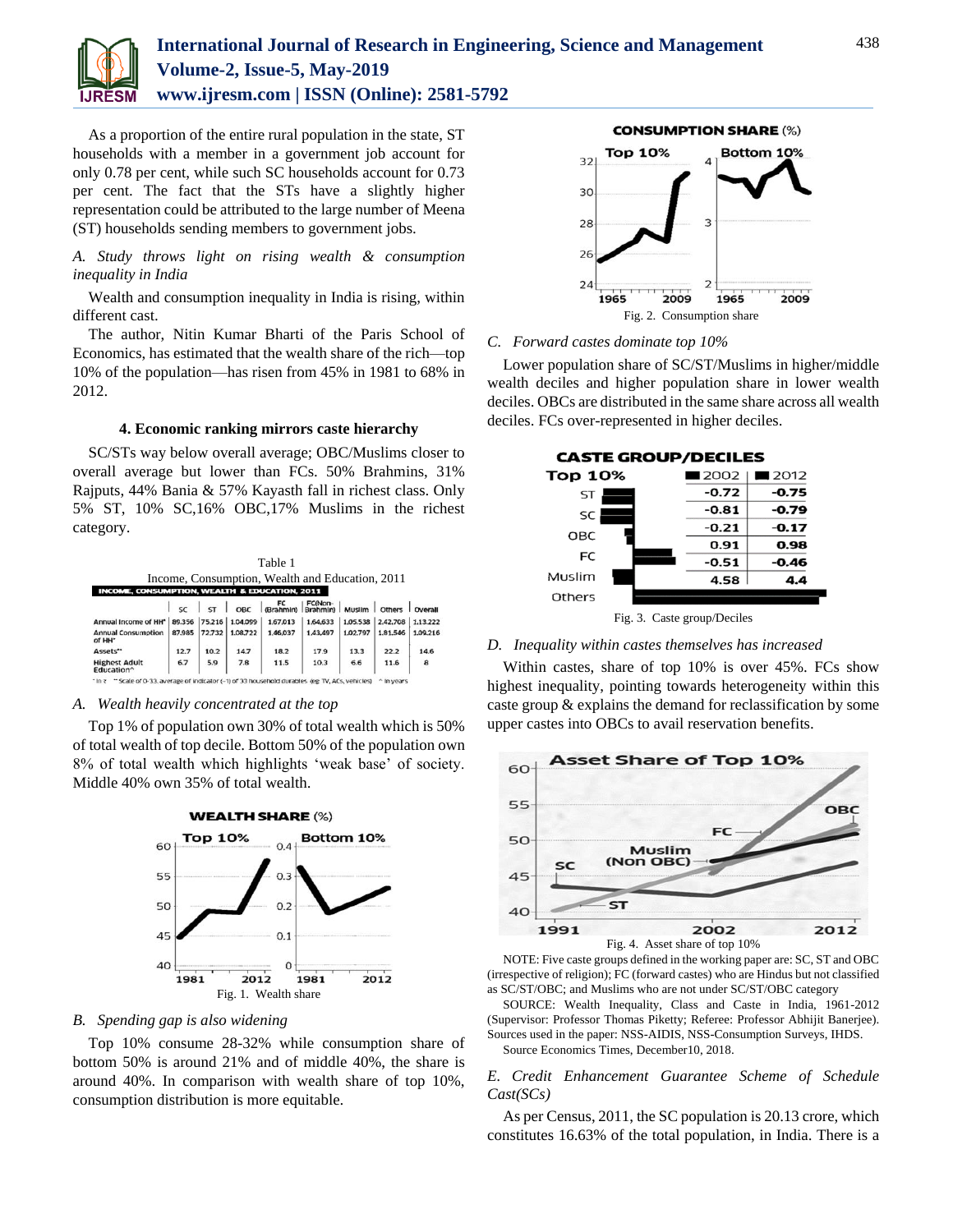

huge potential in such a large economy like ours for such schemes out of which SC population can prosper and get opportunities to progress into the main stream. Although, there is no reliable data on the profile of SC Entrepreneurs, but still, as per the rough estimates of various stake holders such as Dalit Indian Chamber of Commerce and Industry(DICCI) etc. there are around 1000 Dalit entrepreneurs with combined turnover of Rupees Sixty Thousand Crore. There are around 50 companies with turnover of Rs. 10 Crore or more. Hence, the Credit Enhancement Guarantee Scheme has the potential not only to significantly uplift the businesses of the existing SC entrepreneurs but also the first generation SC entrepreneurs, who aspire to be part of neo middle class category.

#### **5. Caste is still an issue in corporate India**

A study conducted in 2010 by the Centre for Social Equity and Inclusion in New Delhi found that while economic reforms (that started in 1991) did result in increased employment for educated Dalit women in private companies, it did not necessarily ensure higher wages, security of employment, or better welfare. Only 10% of the women in the sample studied had incomes over Rs 9,000 per month (33% had incomes between Rs 4,500 and 6,500; 30% between Rs 3,000 and 4,500; and 22% less than Rs 3,000). When cross-tabulated with their academic qualification, the study found that there was a severe mismatch – 64% of Dalit women graduates and above, including vocational, diploma, or certificate courses, were earning only between Rs 3,000 and 6,500 per month. This is undoubtedly an extreme disparity when compared to their non-Dalit female counterparts.

More recently, a study conducted by Jawaharlal Nehru University, showed that 94% of the top jobs in the private sector went to Upper Cast. To some extent, Sukhadeo Thorat's and Paul Attewell's 2009 study helps explain why. The professors discovered, through a social experiment, that for every 10 'upper' castes Hindu applicants who received an interview call, only 6 Dalits and 3 Muslims were similarly called. They concluded that in private companies, applicants with a typical Muslim or a Dalit name had a lower chance of success than their upper caste Hindu counterparts.

#### **6. Individual Privatization or Parallel Market**

As we know the Mixed Economy is divided in three sectors primary, secondary and tertiary sector which grant in country economic development but if we go on Ground Reality of downtrodden class then we found that still grant is very scarce in Economy.

Downtrodden classes cannot pull off until the step not taken by the government which is in form of parallel market or separate market which is very necessary until the casteism in India.

We know it properly that in India if any dalit Entrepreneur enter in market with their product than it boycotted by upper class and different Religions and not purchase their goods or services. The upper caste people feel Embarrassed working under dalit entrepreneur even they offers good salary package.



Fig. 5. Sample diagram of market model for downtrodden class

As we already seen in some profession like Doctor, Administrative officer, bureaucrat etc., which is still face caste discrimination in their fields even at excellent education. In private sectors Entrepreneurs belongs from high cast society and they provide employment to the upper caste Peoples and when survey go on then question arises mainly that "it's depend upon ability of a person" but the truth is that only that "ability is nothing without the opportunity "which is snatched by schedule cast classes with the overcome of these private sectors. Even in private sector the downtrodden class working on hiding their caste because they know that when they disclose it suddenly behavior of people changes and they face mental harassment, comments etc.

So two methods to develop the downtrodden class, first either providing affirmative action in private sectors but it creates clashes because minority or other religion people start opposing it. Second method I found suitable that downtrodden class have their own market for some period of time and find the result that what is the effect on this downtrodden class.

Government should help to raise the entrepreneurship of these downtrodden class peoples. Central government need to make an agreement with the Buddhist populated countries china, Thailand, Japan, Myanmar, Srilanka, Vietnam, Combodia etc., to purchase the goods and service of these entrepreneurs and import-export can be done. These Entrepreneurs help to generate employment for the Dalit peoples in their private, secondary and tertiary sectors and can help to reach the employment to their doorstep so they can prevent from slavery of high communities and many opportunities is opened at least for these downtrodden class to raise their Economic Capital and social backwardness.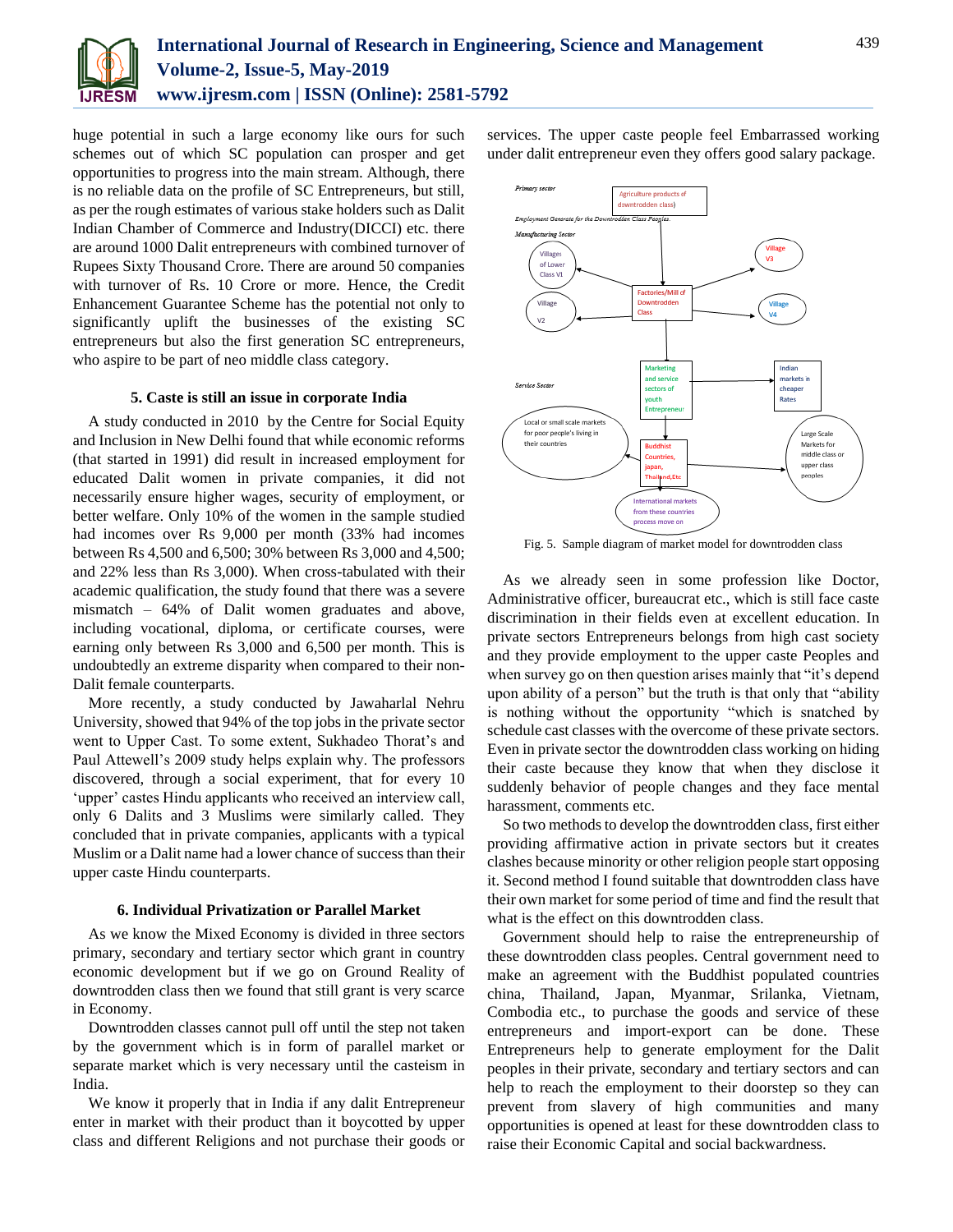

Manufacturing sectors need to reach to the villages to generate rural economy and Dalit women Employment at their doorstep help them for avoid bonded labour or women who is doing work in agriculture field under high cast people where they face different assault, discrimination and their wages also not given them.

#### *A. Why different Market is needed for downtrodden class?*

Every market is captured by Upper Caste Peoples and how Systematically Discrimination is going on like Termite or White Ant.

They are resisting the opportunities to uplift these classes and they don't want to allowed these classes to go for higher Education because these Upper classes converting them in "modern Slavery"

As the Reservation policy is going to end soon and government is thinking on the basis of Economic background.

With the coming of individual market for downtrodden class job opportunities for weak class is opened and they get jobs at least in their market. It will affect the proper distribution of Wealth and can helpful in Economic balance in society, means most of wealth will be not in single hand. Weaker section can also link and get startup small scale business and they have Guarantee that they get proper response from market. A per capita income should be fixed of these classes to complete their basic need Food, shelter & home and educate their children in good schools.

The policy should be made in such a way that it can work parallel in mixed Economy and will not double cross the Each other.

#### **7. Role of Global Countries**

Reservation and separate electorate is demanded in Round Table Conference, British Parliament by Dr. Ambedkar which creates big changes in life of downtrodden class. It is Possible only because British parliament gives chance to Ambedkar to present their suggestion and demands where Indian constituent assembly always denied that Great Man. If that was a Constituent Assembly, I think it was not possible for Dr. Ambedkar to raise their voice. So, Global Countries can help in form of Business and raise the small class Economic and social Amelioration so that they can also live a self-esteem and dignity life.

There are many surveys done by global institute and agencies on downtrodden class but it is end up to the surveys and still no action taken. Sometimes the voice is raised in United General Assembly (United Nations) but no any strong steps taken which can stop atrocities on downtrodden class.

The agreement is needed to be signed for new business model for downtrodden class and UNO should ensure and survey every year effect of the parallel business model for downtrodden class and see the effect on economic and social life of the people.

The United Nations countries or Buddhist countries need to

agree for purchasing the goods and services from these downtrodden sectors and they can also contribute in India Economy.

#### **8. DICCI**

Mr. Chandrabhan Prasad started dalitfood.com commerce website where they are providing pickles, food etc at cheaper cost but not satisfy with it because with past 3000 years Upper cast did not accept the dalit class then how they will accept dalit food. Second about capital, then many surveys said that many dalit employee, officers at high rank even the president Ramnath Kovind face an Assault in Temple then how they can think that they will accept your food and why they purchase your product even they have zomato, swiggy McDonald, Dominos etc. high competitors already in the market.

# *A. Power of Internet Revolution*

With the evolution of internet it creates an impact on the downtrodden class because they can know their rights and get education. Dalit Intellectuals get so benefited so much help from internet but it collapse within limit in this society due to lack of communications.

Many incidents happen and atrocities happen in the society but due to lack of communications or unawareness it is unreachable to the society. The fourth pillar is also not honest with the downtrodden class. We can do an experiment through internet and connect government, people with social media and can help to reach them to justice.

Data science is emerging day by day and it can give contribution in government policies and economic amelioration of the different sectors and classes.

#### *B. Concept of "OWN TV"*

As the expansion of internet is in such speed and reach to every hand in form mobile. So let's make downtrodden class "Self-Reporter".

Make an website "OWN TV-The Digital voice of Downtrodden class" on which whatever the atrocities and discrimination happening with the dalits and minorities in Rural or Urban which is hidden and cannot Emerge due to pressure of high authorities, police unfair etc, They can take help by this website by uploading their problem through Video, they can share their harassment happening with them in form of violence, social discrimination, bonded labour, mental & sexual harassment etc. and this website is connected with "Government of India" or "Ministry of Social Welfare Department" and with the "public" because whatever the action taken by Government, is cross verified by IAS officers, central minister or any higher authority in form of Document which is "publicly seen" on this website.

# **9. Education online for village girls**

The government should invest some budget for the Education of the female candidate for the village girls & below poverty